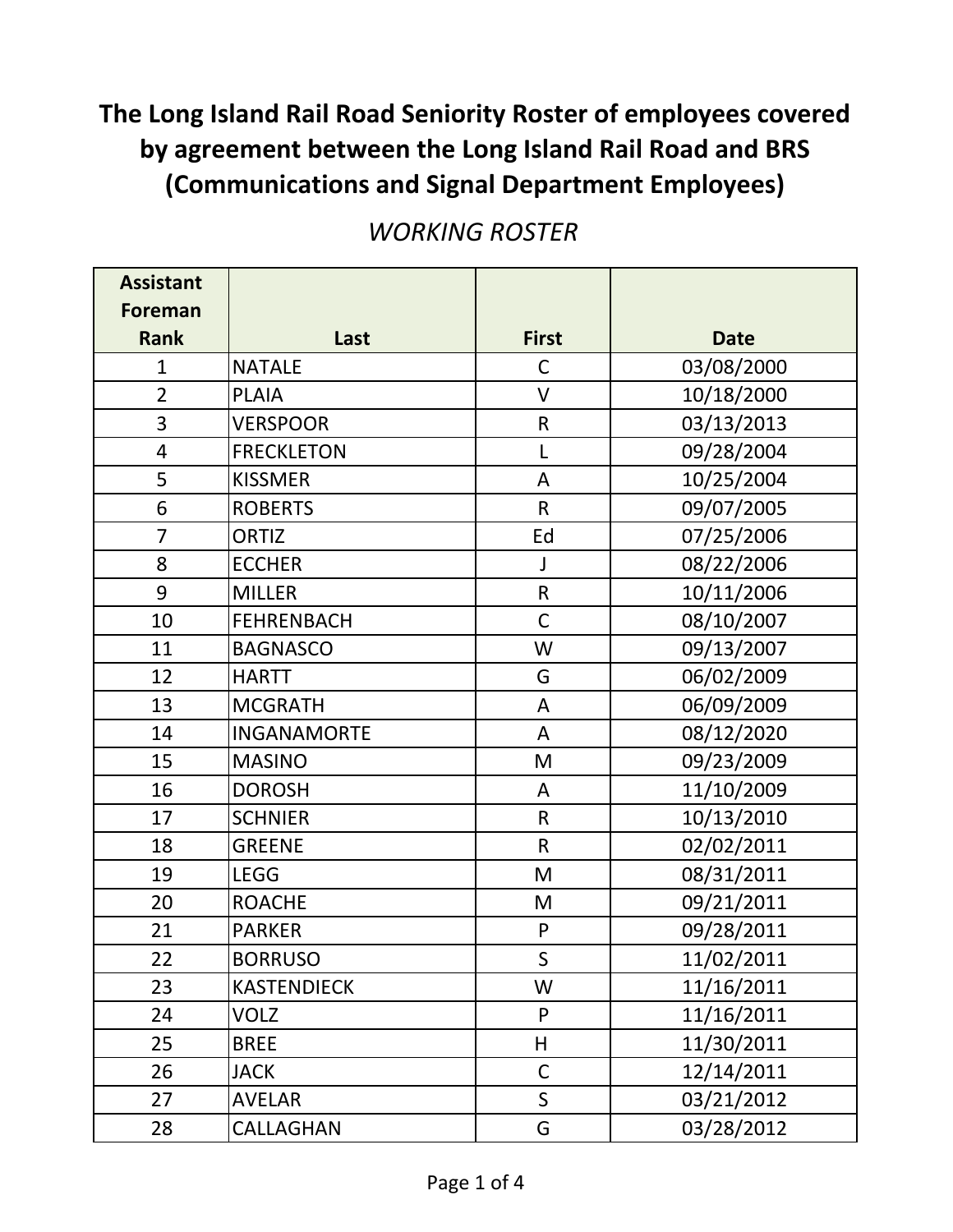| <b>Assistant</b> |                    |              |             |
|------------------|--------------------|--------------|-------------|
| <b>Foreman</b>   |                    |              |             |
| <b>Rank</b>      | Last               | <b>First</b> | <b>Date</b> |
| 29               | <b>CEDENO</b>      | B            | 07/25/2012  |
| 30               | <b>BAAR</b>        | M            | 12/05/2012  |
| 31               | <b>MURRAY</b>      | $\mathsf C$  | 04/08/2013  |
| 32               | <b>PERRINO</b>     | $\mathsf{R}$ | 07/29/2013  |
| 33               | <b>RAMIREZ</b>     | M            | 08/28/2013  |
| 34               | <b>KUHN</b>        | $\mathsf{C}$ | 05/28/2014  |
| 35               | SOLOMON            | M            | 10/01/2013  |
| 36               | SOKOLOWSKI         | J            | 01/16/2014  |
| 37               | <b>MCCARTHY</b>    | A            | 06/04/2014  |
| 38               | <b>RUF</b>         | M            | 07/02/2014  |
| 39               | <b>CIPOLLA</b>     | M            | 07/11/2014  |
| 40               | <b>JOHNSON</b>     | $\mathsf{J}$ | 09/04/2014  |
| 41               | <b>SAAR</b>        | W            | 09/24/2014  |
| 42               | <b>SPERO</b>       | L            | 10/01/2014  |
| 43               | <b>HANFORD</b>     | $\mathsf{R}$ | 10/08/2014  |
| 44               | <b>BALZ</b>        | $\mathsf R$  | 11/05/2014  |
| 45               | <b>HAYNES</b>      | $\mathsf T$  | 12/17/2014  |
| 46               | <b>TSELIOS</b>     | G            | 02/09/2015  |
| 47               | QUINLIVAN          | J            | 05/07/2015  |
| 48               | <b>KOZIOL</b>      | L            | 10/07/2015  |
| 49               | <b>KLEES</b>       | J            | 11/20/2015  |
| 50               | <b>KELLY</b>       | F            | 02/10/2016  |
| 51               | <b>TUTHILL</b>     | $\mathsf S$  | 03/14/2016  |
| 52               | <b>BILELLA</b>     | A            | 05/11/2016  |
| 53               | <b>SCHMITZ</b>     | $\mathsf{R}$ | 06/03/2016  |
| 54               | <b>SMOLINSKY</b>   | A            | 06/17/2016  |
| 55               | <b>FORTE</b>       | H            | 09/28/2016  |
| 56               | <b>DIBENEDETTO</b> | $\mathsf C$  | 09/28/2016  |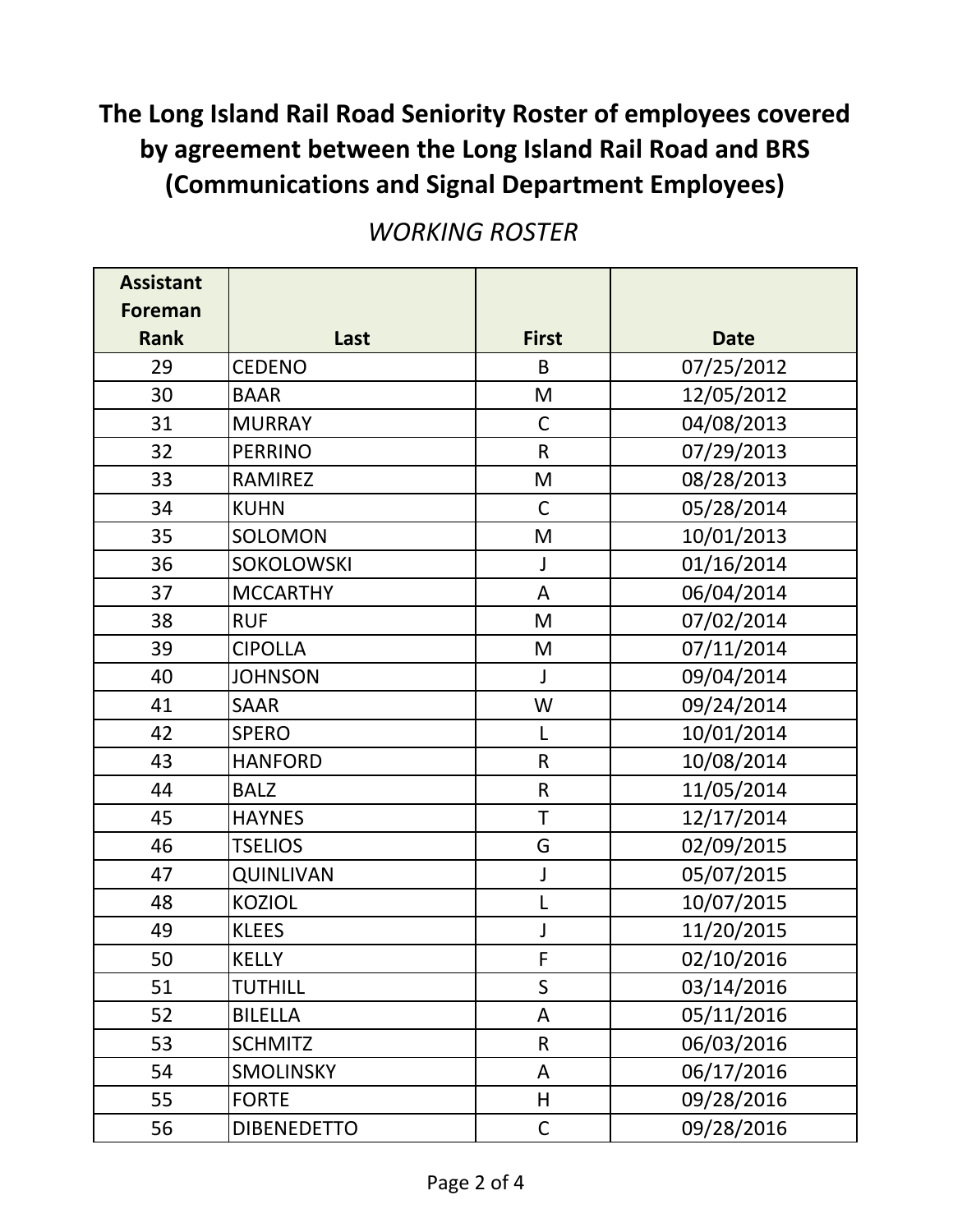| <b>Assistant</b> |                  |              |             |
|------------------|------------------|--------------|-------------|
| <b>Foreman</b>   |                  |              |             |
| <b>Rank</b>      | Last             | <b>First</b> | <b>Date</b> |
| 57               | <b>BURNS</b>     | $\mathsf{R}$ | 10/19/2016  |
| 58               | SANICHARA        | D            | 10/31/2016  |
| 59               | PINA-MEJIA       | N            | 01/23/2017  |
| 60               | <b>MOCK</b>      | $\mathsf T$  | 02/27/2017  |
| 61               | <b>BARBOSA</b>   | $\mathsf S$  | 03/27/2017  |
| 62               | <b>HENNESSEY</b> | $\mathsf C$  | 04/17/2017  |
| 63               | <b>BUDKE</b>     | K            | 05/25/2017  |
| 64               | <b>MCDONALD</b>  | $\mathsf S$  | 06/21/2017  |
| 65               | <b>BUYNOCH</b>   | $\mathsf{R}$ | 07/10/2017  |
| 66               | <b>NARAINE</b>   | $\mathsf R$  | 07/31/2017  |
| 67               | CHURAMAN         | E            | 08/03/2017  |
| 68               | <b>MALIN</b>     | D            | 09/18/2017  |
| 69               | <b>RIMMER</b>    | M            | 09/19/2017  |
| 70               | <b>KNAKAL</b>    | $\mathsf J$  | 10/10/2017  |
| 71               | <b>FORST</b>     | E            | 10/13/2017  |
| 72               | <b>ROBINSON</b>  | $\mathsf S$  | 10/28/2017  |
| 73               | <b>FICHERA</b>   | J            | 11/15/2017  |
| 74               | <b>JIMENEZ</b>   | J            | 11/16/2017  |
| 75               | LO               | T            | 12/04/2017  |
| 76               | <b>CRUZ</b>      | J            | 02/05/2018  |
| 77               | <b>MICHELCIC</b> | $\mathsf S$  | 02/13/2018  |
| 78               | <b>MCGEE</b>     | T            | 08/02/2018  |
| 79               | <b>SHUBDAR</b>   | M            | 09/13/2018  |
| 80               | <b>ROSENKING</b> | J            | 11/06/2018  |
| 81               | <b>THOMPSON</b>  | L            | 12/06/2018  |
| 82               | <b>FOTIE</b>     | M            | 01/22/2019  |
| 83               | <b>GAROFANO</b>  | M            | 03/30/2019  |
| 84               | <b>MARMOL</b>    | J            | 04/30/2019  |